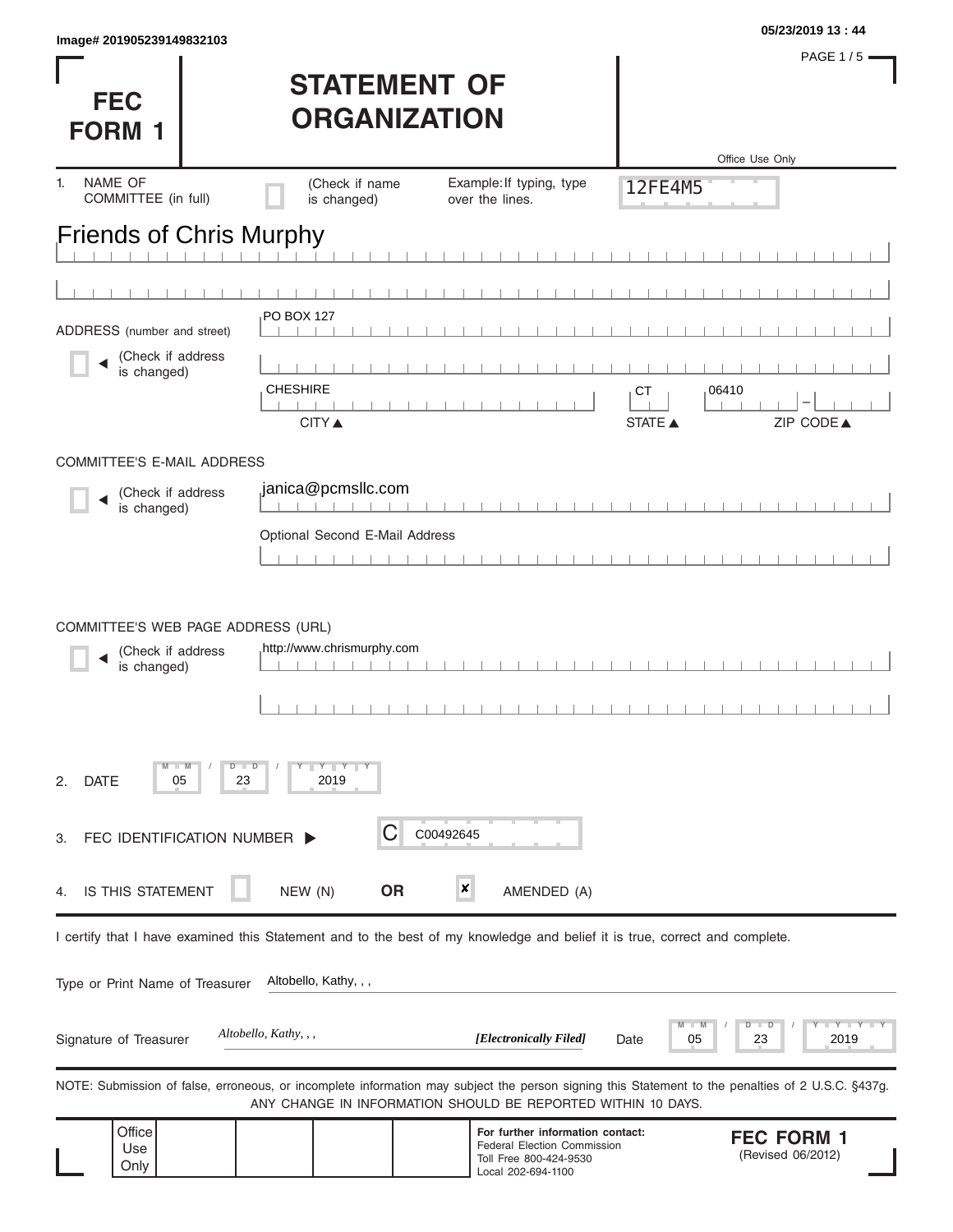L

|     |                                | FEC Form 1 (Revised 02/2009)                                                                                                                                                                                                | Page 2                         |
|-----|--------------------------------|-----------------------------------------------------------------------------------------------------------------------------------------------------------------------------------------------------------------------------|--------------------------------|
| 5.  |                                | <b>TYPE OF COMMITTEE</b><br><b>Candidate Committee:</b>                                                                                                                                                                     |                                |
| (a) | $\boldsymbol{x}$               | This committee is a principal campaign committee. (Complete the candidate information below.)                                                                                                                               |                                |
| (b) |                                | This committee is an authorized committee, and is NOT a principal campaign committee. (Complete the candidate                                                                                                               |                                |
|     | Name of                        | information below.)<br>Murphy, Christopher, S,,                                                                                                                                                                             |                                |
|     | Candidate                      |                                                                                                                                                                                                                             |                                |
|     | Candidate<br>Party Affiliation | Office<br>DEM<br>×<br>Sought:<br>House<br>Senate<br>President                                                                                                                                                               | CT<br><b>State</b><br>District |
| (c) |                                | This committee supports/opposes only one candidate, and is NOT an authorized committee.                                                                                                                                     |                                |
|     | Name of<br>Candidate           |                                                                                                                                                                                                                             |                                |
|     |                                | <b>Party Committee:</b><br>(National, State                                                                                                                                                                                 | (Democratic,                   |
| (d) |                                | This committee is a<br>or subordinate) committee of the                                                                                                                                                                     | Republican, etc.) Party.       |
|     |                                | <b>Political Action Committee (PAC):</b>                                                                                                                                                                                    |                                |
| (e) |                                | This committee is a separate segregated fund. (Identify connected organization on line 6.) Its connected organization is a:                                                                                                 |                                |
|     |                                | Corporation<br>Corporation w/o Capital Stock                                                                                                                                                                                | Labor Organization             |
|     |                                | Membership Organization<br><b>Trade Association</b>                                                                                                                                                                         | Cooperative                    |
|     |                                | In addition, this committee is a Lobbyist/Registrant PAC.                                                                                                                                                                   |                                |
| (f) |                                | This committee supports/opposes more than one Federal candidate, and is NOT a separate segregated fund or party<br>committee. (i.e., nonconnected committee)                                                                |                                |
|     |                                | In addition, this committee is a Lobbyist/Registrant PAC.                                                                                                                                                                   |                                |
|     |                                | In addition, this committee is a Leadership PAC. (Identify sponsor on line 6.)                                                                                                                                              |                                |
|     |                                | <b>Joint Fundraising Representative:</b>                                                                                                                                                                                    |                                |
| (g) |                                | This committee collects contributions, pays fundraising expenses and disburses net proceeds for two or more political<br>committees/organizations, at least one of which is an authorized committee of a federal candidate. |                                |
| (h) |                                | This committee collects contributions, pays fundraising expenses and disburses net proceeds for two or more political<br>committees/organizations, none of which is an authorized committee of a federal candidate.         |                                |
|     |                                | Committees Participating in Joint Fundraiser                                                                                                                                                                                |                                |
|     | 1.                             | FEC ID number $\boxed{C}$                                                                                                                                                                                                   |                                |
|     | 2.                             | FEC ID number C                                                                                                                                                                                                             |                                |
|     |                                | FEC ID number<br>$\mathcal{C}$                                                                                                                                                                                              |                                |
|     | З.                             |                                                                                                                                                                                                                             |                                |
|     | 4.                             | FEC ID number<br>$\bigcap$                                                                                                                                                                                                  |                                |

I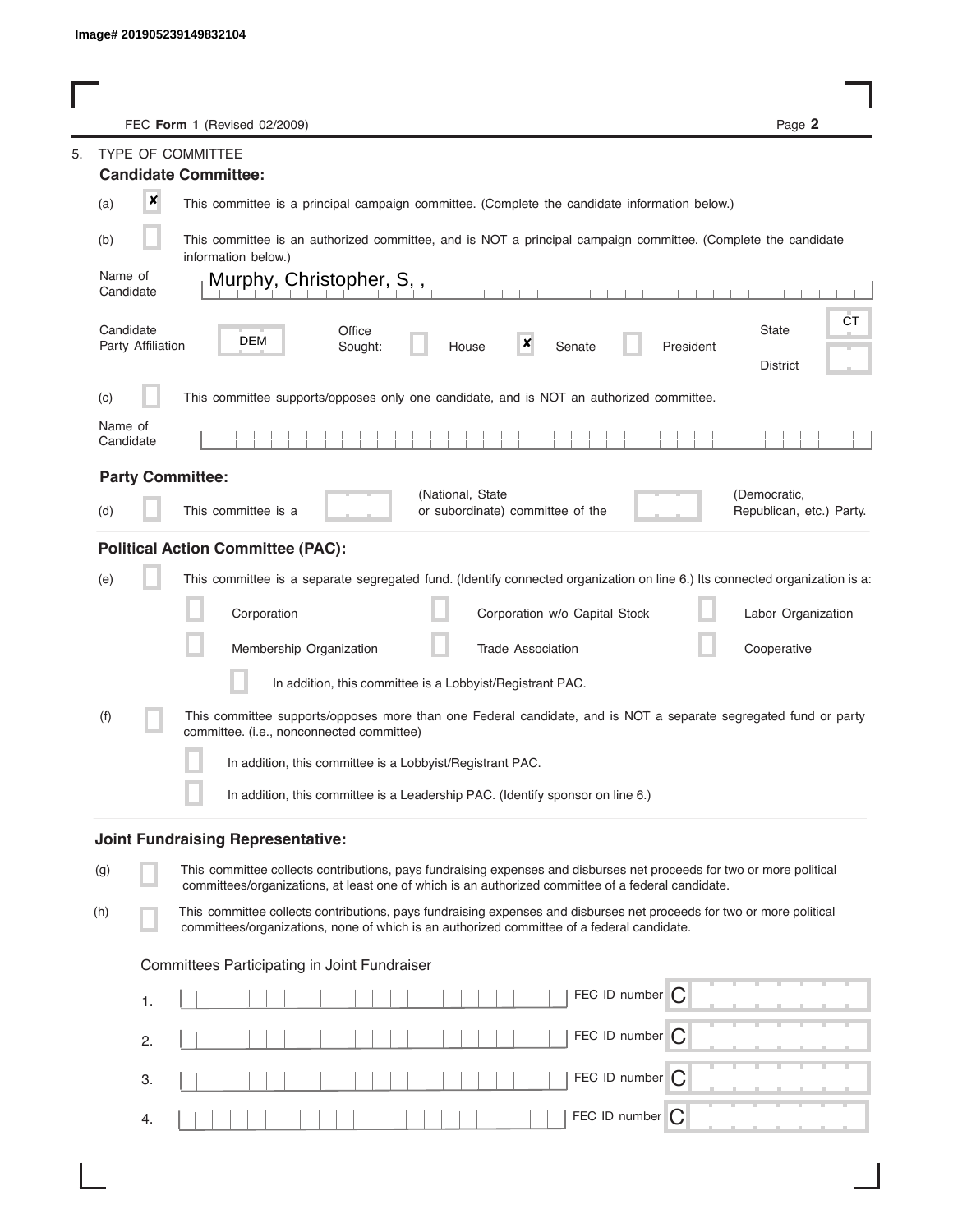FEC Form 1 (Revised 02/2009) Page 3

Write or Type Committee Name

## Image# 201905239149832105<br>
FEC Form 1 (Revised 02/2009)<br>
Write or Type Committee Name<br> **Friends of Chris Murphy**

6. Name of Any Connected Organization, Affiliated Committee, Joint Fundraising Representative, or Leadership PAC Sponsor

| Fight Back CT          |                   |                                         |
|------------------------|-------------------|-----------------------------------------|
|                        |                   |                                         |
| <b>Mailing Address</b> | 910 17th St NW    |                                         |
|                        | Ste 925           |                                         |
|                        | <b>WASHINGTON</b> | 20006<br>DC<br>$\overline{\phantom{a}}$ |
|                        |                   |                                         |
|                        | <b>CITY</b>       | <b>ZIP CODE</b><br><b>STATE</b>         |

Custodian of Records: Identify by name, address (phone number -- optional) and position of the person in possession of committee books and records. 7.

|                   | Kyriacopoulos, Janica, , ,                                         |
|-------------------|--------------------------------------------------------------------|
| Full Name         |                                                                    |
| Mailing Address   | PO Box 65322                                                       |
|                   |                                                                    |
|                   | 20035<br>DC<br>Washington<br>$\overline{\phantom{a}}$              |
| Title or Position | ZIP CODE<br><b>STATE</b><br><b>CITY</b>                            |
| Asst. Treasurer   | 202<br>628<br>1580<br>Telephone number<br>$\overline{\phantom{a}}$ |

8. Treasurer: List the name and address (phone number -- optional) of the treasurer of the committee; and the name and address of any designated agent (e.g., assistant treasurer).

| Full Name<br>of Treasurer      | Altobello, Kathy, , ,                                                                          |
|--------------------------------|------------------------------------------------------------------------------------------------|
| Mailing Address                | <b>IPO Box 127</b>                                                                             |
|                                |                                                                                                |
|                                | Cheshire<br>106410<br><b>CT</b><br>$\overline{\phantom{a}}$                                    |
|                                | <b>CITY</b><br>ZIP CODE<br><b>STATE</b>                                                        |
| Title or Position<br>Treasurer | 860<br>257<br>4300<br>Telephone number<br>$\overline{\phantom{a}}$<br>$\overline{\phantom{a}}$ |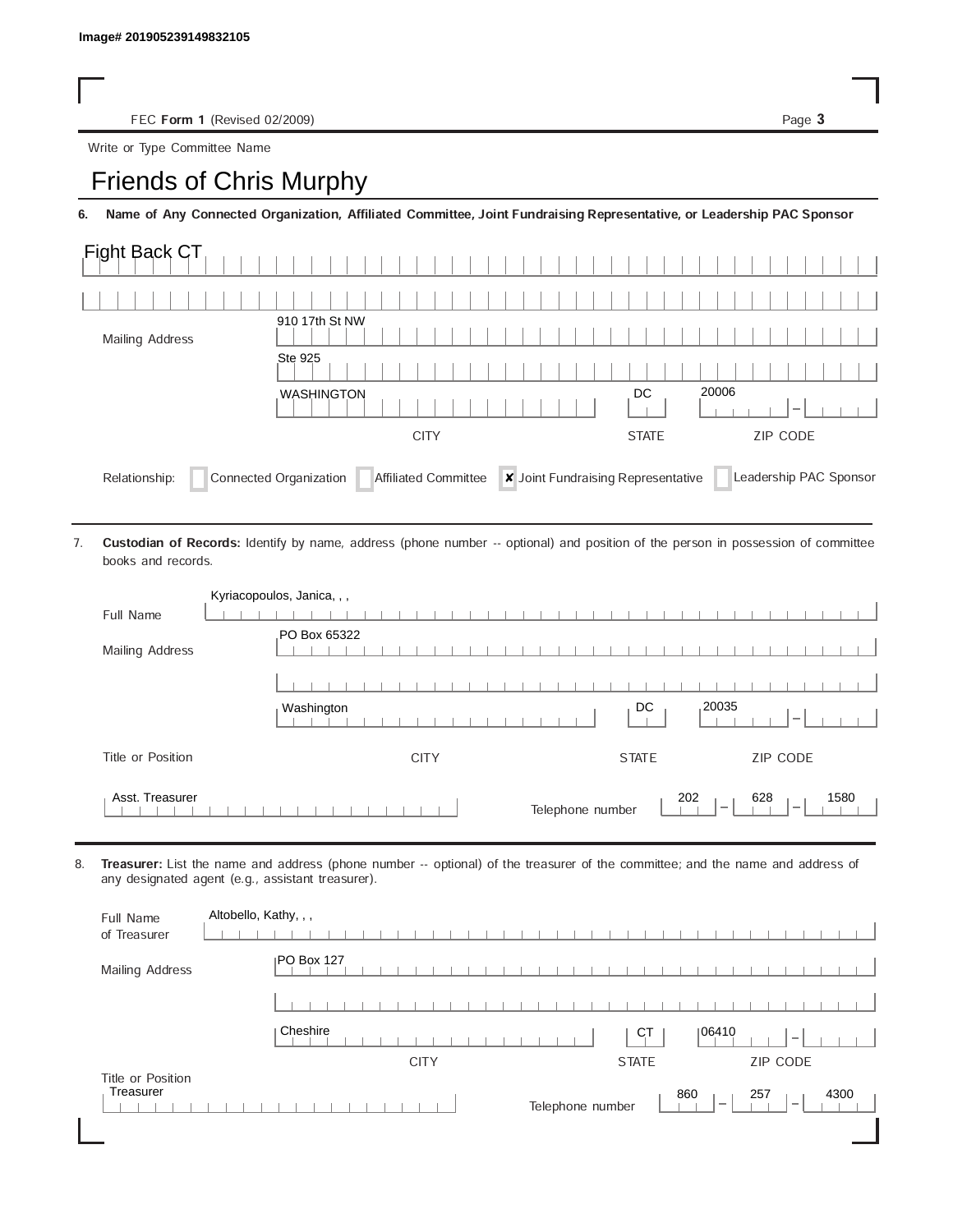FEC Form 1 (Revised 02/2009) Page 4

| Full Name of<br>Designated<br>Agent |  |  |  |  |  |             |  |  |  |  |  |                  |              |  |                                 |  |                                 |  |  |
|-------------------------------------|--|--|--|--|--|-------------|--|--|--|--|--|------------------|--------------|--|---------------------------------|--|---------------------------------|--|--|
| <b>Mailing Address</b>              |  |  |  |  |  |             |  |  |  |  |  |                  |              |  |                                 |  |                                 |  |  |
|                                     |  |  |  |  |  |             |  |  |  |  |  |                  |              |  |                                 |  |                                 |  |  |
|                                     |  |  |  |  |  |             |  |  |  |  |  |                  |              |  |                                 |  | $\hspace{0.1mm}-\hspace{0.1mm}$ |  |  |
|                                     |  |  |  |  |  | <b>CITY</b> |  |  |  |  |  |                  | <b>STATE</b> |  |                                 |  | ZIP CODE                        |  |  |
| Title or Position                   |  |  |  |  |  |             |  |  |  |  |  |                  |              |  |                                 |  |                                 |  |  |
|                                     |  |  |  |  |  |             |  |  |  |  |  | Telephone number |              |  | $\hspace{0.1mm}-\hspace{0.1mm}$ |  | $\vert - \vert$                 |  |  |

9. Banks or Other Depositories: List all banks or other depositories in which the committee deposits funds, holds accounts, rents safety deposit boxes or maintains funds.

Name of Bank, Depository, etc.

 $\overline{\phantom{a}}$  $\overline{\phantom{a}}$ 

 $\overline{\phantom{a}}$ 

|                                | <b>Bank of America</b>           |                                  |
|--------------------------------|----------------------------------|----------------------------------|
| Mailing Address                | 1800 K St NW                     |                                  |
|                                |                                  |                                  |
|                                | Washington                       | 120006<br>DC<br>$\hspace{0.5cm}$ |
|                                | <b>CITY</b>                      | <b>ZIP CODE</b><br><b>STATE</b>  |
| Name of Bank, Depository, etc. |                                  |                                  |
|                                | Amalgamated Bank<br>1825 K St NW |                                  |
|                                |                                  |                                  |

Washington DC 20006

 $\overline{\phantom{a}}$ 

 $\overline{\phantom{a}}$ 

 $\overline{\phantom{a}}$ 

CITY STATE ZIP CODE

 $\bot$  $\overline{\phantom{0}}$  $\perp$  $\overline{\phantom{a}}$ 

 $\mathbb{I}$ 

 $\overline{\phantom{a}}$  $\overline{\phantom{a}}$  $\begin{array}{c} \hline \end{array}$ 

 $\overline{\phantom{0}}$ 

 $\overline{\phantom{a}}$ 

 $\overline{1}$ 

 $\overline{\phantom{a}}$